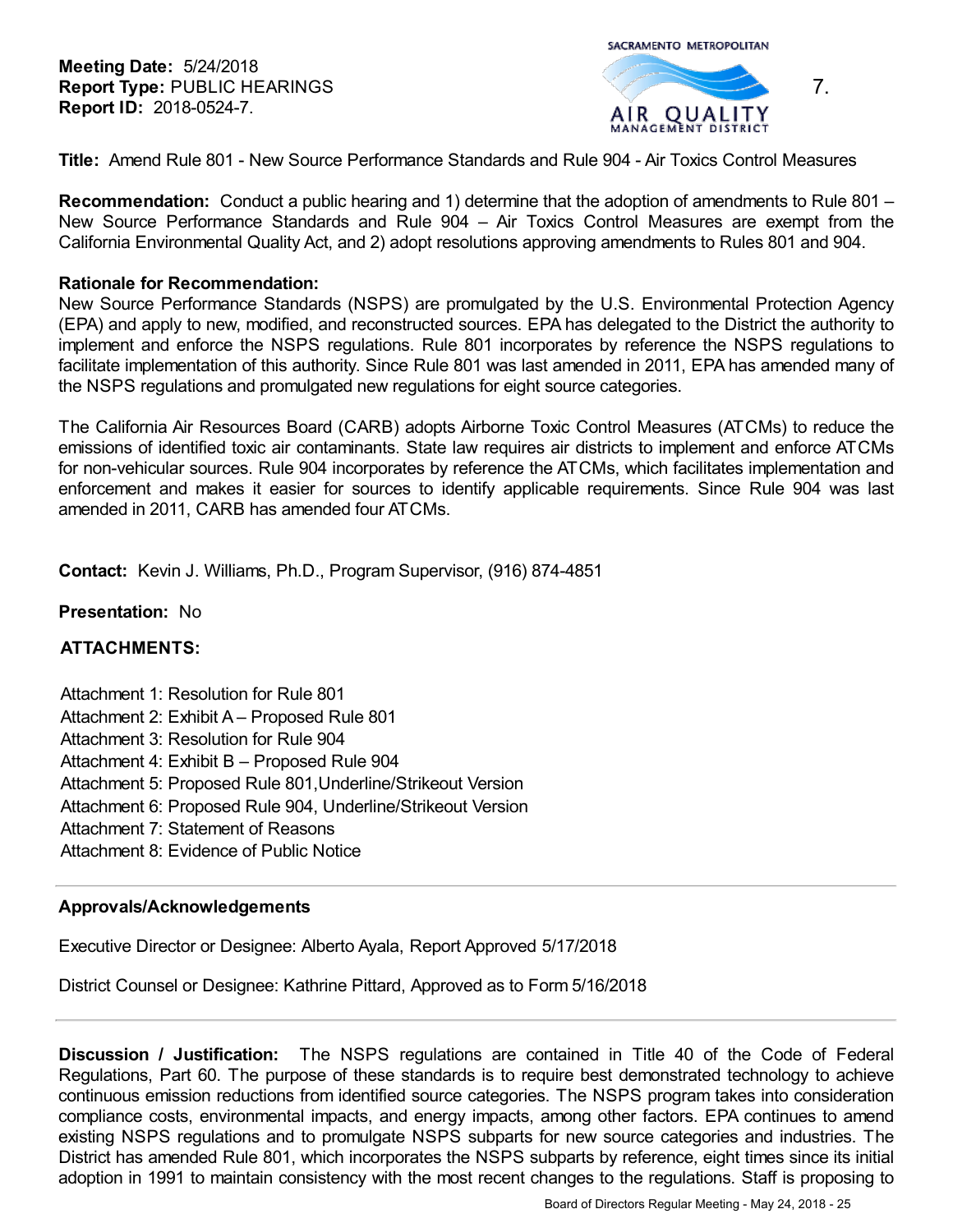amend Rule 801 once again to incorporate the NSPS changes that have occurred since the rule was last amended.

State law requires CARB to identify and designate toxic air contaminants based on scientific research, and to adopt ATCMs to reduce emissions of toxic air contaminants. ATCMs for non-vehicular sources are contained in Title 17 of the California Code of Regulations. State law requires districts to implement and enforce these ATCMs. Rule 904, which incorporates the ATCMs by reference, has been amended four times since its initial adoption in 1997 to maintain consistency with the ATCMs. Staff is proposing to amend Rule 904 once again to incorporate changes to the ATCMs that have occurred since the rule was last amended.

## **Summary of Plan / Rule / Amendment:**

## Rule 801 – New Source Performance Standards

Since the last amendment of Rule 801 in 2011, thirty-seven existing NSPS subparts have been amended, mostly to make minor technical corrections, and eight new subparts have been added. A full description of the new and amended subparts is in the Statement of Reasons (Attachment 7 to this Board letter). Five of the new subparts apply or potentially apply to source types in the District, including municipal solid waste landfills, oil and gas production operations, new residential wood-fired hydronic heaters and furnaces, and fossil fuel-fired electric generating units.

### Rule 904 – Air Toxics Control Measures

Since the last amendment of Rule 904 in 2011, CARB has adopted amendments to four ATCMs. A full description of the amended ATCMs is in the Statement of Reasons (Attachment 7 to this Board letter). Two of the amended ATCMs affect a considerable number of sources in the District, although they are already in effect and enforceable by CARB and the District.

- ATCM for Stationary Compression Ignition (CI) Engines: The amendments more closely aligned the rule with federal standards and delayed implementation of standards for certain emergency standby engines for up to three years. Approximately 1,270 stationary CI engines in the District are subject to this ATCM.
- ATCM for Diesel Particulate Matter from Portable Engines Rated at 50 Horsepower and Greater: The amendments extended the deadline to replace portable CI engines by one year, to January 1, 2011, for certain engines in small fleets. Approximately 50 CI portable engines in the District are subject to this ATCM.

**Financial Considerations:** Sources subject to NSPS and ATCMs already have District permits, and Staff already inspects those sources. Therefore, the adoption of Rules 801 and 904 will not result in additional costs to the District.

**Emissions Impact:** The NSPS subparts included in Rule 801 are already in effect under federal regulations and are enforceable by EPA. The ATCMs included in Rule 904 are already in effect under state regulations and are enforceable by CARB. The District's action to adopt these regulations by reference does not impose any additional requirements on affected sources. Therefore, no additional emission reductions will result from the adoption of these amended rules.

**Economic Impact:** Because District sources are already subject to the requirements of the NSPS and ATCMs, the adoption of amendments to Rules 801 and 904 will not impose additional compliance costs or impact employment or the regional economy.

#### **Public Outreach/Comments:**

The noticing for today's hearing included:

- A public notice in the Sacramento Bee on April 24, 2018.
- A notice posted on the District website with links to the proposed rules and Statement of Reasons.
- Email notices to:
	- The California Air Resources Board and U.S. Environmental Protection Agency;